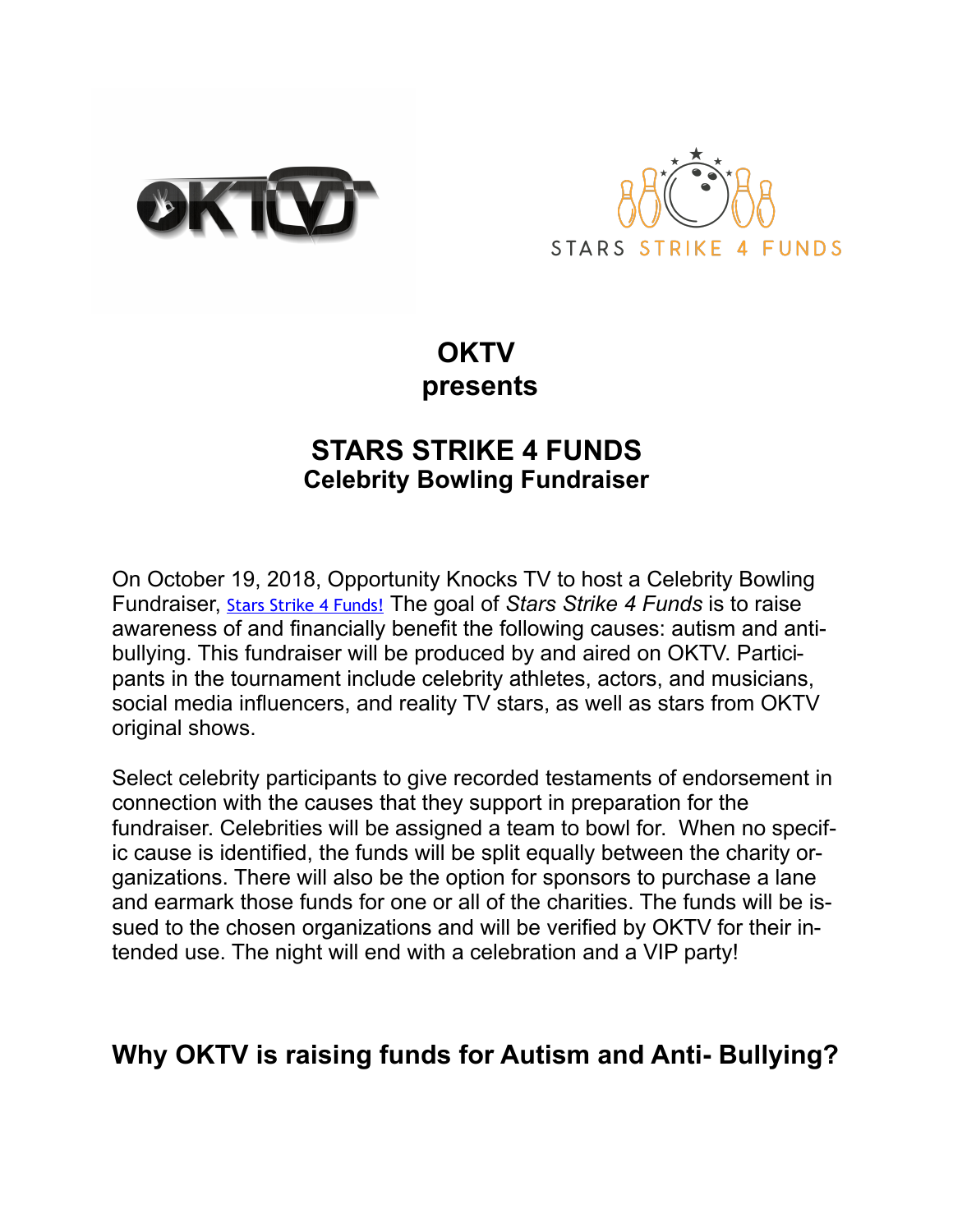### **Autism prevalence & function of available resources**

- 1 in 59 children have autism in the US. (1 in 37 boys and 1 in 151 girls)
- Based on previous research, it has been said that approximately 50% of the increase in autism prevalence can be explained by changes in diagnostic approaches (broader diagnosis), greater awareness, and increased parental age.
- Approximately 50% of the increase is still due to unknown factors
- ASD is about 4 times more common among boys than among girls
- Studies in Asia, Europe, and North America have identified individuals with ASD with an average prevalence of between 1% and 2%.
- About 1 in 6 children in the United States had a developmental disability in 2006-2008, ranging from mild disabilities such as speech and language impairments to serious developmental disabilities, such as intellectual disabilities, cerebral palsy, and autism
- Early intervention services help children from birth to 3 years old (36 months) learn important skills. Services include therapy to help the child talk, walk, and interact with others
- Even if your child has not been diagnosed with an ASD, he or she may be eligible for early intervention treatment services. The Individuals with Disabilities Education Act (IDEA) says that children under the age of 3 years (36 months) who are at risk of having developmental delays may be eligible for services. These services are provided through an early intervention system in your state. Through this system, you can ask for an evaluation.
- There are many different types of treatments available. For example, auditory training, discrete trial training, vitamin therapy,

Autism Care and Treatment

anti-yeast therapy, facilitated communication, music therapy, occupational therapy, physical therapy, and sensory integration.

•The different types of treatments can generally be broken down into the following categories: Behavior and Communication Approaches, Dietary Approaches, Medication, Complementary and Alternative Medicine

<https://www.autismspeaks.org/what-autism/prevalence/prevalence-faq> <https://www.autismspeaks.org/what-autism/prevalence> <https://www.cdc.gov/ncbddd/autism/data.html> <https://www.cdc.gov/ncbddd/autism/treatment.html>

### **Effectiveness of bully prevention programs and stats on current bullying trends**

- Solutions to bullying are not simple. Bullying prevention approaches that show the most promise confront the problem from many angles. They involve the entire school community—students, families, administrators, teachers, and staff such as bus drivers, nurses, cafeteria and front office staff—in creating a culture of respect. Zero tolerance and expulsion are not effective approaches.
- Bystanders who intervene on behalf of young people being bullied make a huge difference.
- Studies also have shown that adults, including parents, can help prevent bullying by keeping the lines of communication open, talking to their children about bullying, encouraging them to do what they love, modeling kindness and respect, and encouraging them to get help when they are involved in bullying or know others who need help.

#### **National Statistics:**

- **Been Bullied** 
	- 28% of U.S. students in grades 6–12 experienced bullying.
	- 20% of U.S. students in grades 9–12 experienced bullying.
- **Bullied Others** 
	- Approximately 30% of young people admit to bullying others in surveys.
- **Seen Bullying** 
	- 70.6% of young people say they have seen bullying in their schools.